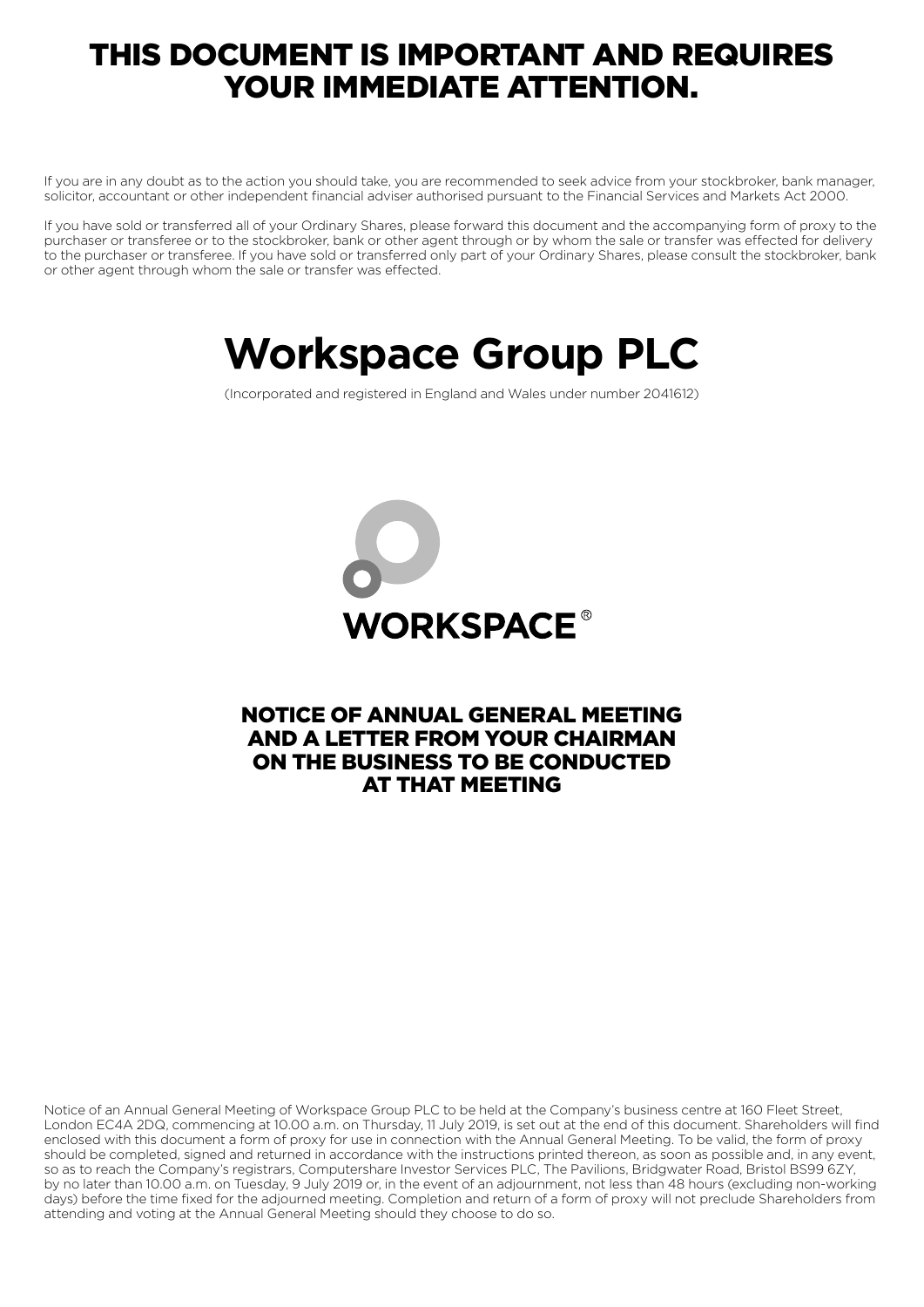## **Definitions**

In this document, except where the context otherwise requires, the following expressions shall have the following meanings:

#### 2019 Annual Remuneration Report

the remuneration report for the financial year ended 31 March 2019 (other than the Remuneration Policy) contained on pages 129 to 154 of the Annual Report and Accounts;

#### Act

the Companies Act 2006 (as amended from time to time);

#### AGM or Annual General Meeting

the annual general meeting of the Company convened for Thursday, 11 July 2019, notice of which is set out at the end of this document, or any reconvened meeting following adjournment thereof;

#### Annual Report and Accounts

the annual report and accounts of the Company for the financial year ended 31 March 2019 and the reports of the Directors and auditors thereon;

#### Articles

the articles of association of the Company currently in force;

#### Board or Directors

the Directors of the Company for the time being;

#### Code

the UK Corporate Governance Code published in July 2018;

#### **Company**

Workspace Group PLC;

#### Equity Securities

has the meaning given to it in section 560(1) of the Act;

#### **Group**

the Company and its subsidiary undertakings from time to time;

IA the Investment Association;

#### LTIP

the Workspace Group PLC Long Term Incentive Plan;

#### **Notice**

the notice of AGM contained in this document;

#### Ordinary Shares

the ordinary shares with a nominal value of £1.00 each in the capital of the Company;

#### Remuneration Policy

the Directors' remuneration policy, a summary of which is found on pages 138 to 139 of the 2019 Annual Remuneration Report;

#### **SAYE**

the Workspace Group PLC 2003 Savings Related Share Option Plan;

#### **Shareholders**

the holders of Ordinary Shares; and

#### Shareholders' Rights Regulations

the Companies (Shareholders' Rights) Regulations 2009 (SI 2009/1632) (as amended from time to time).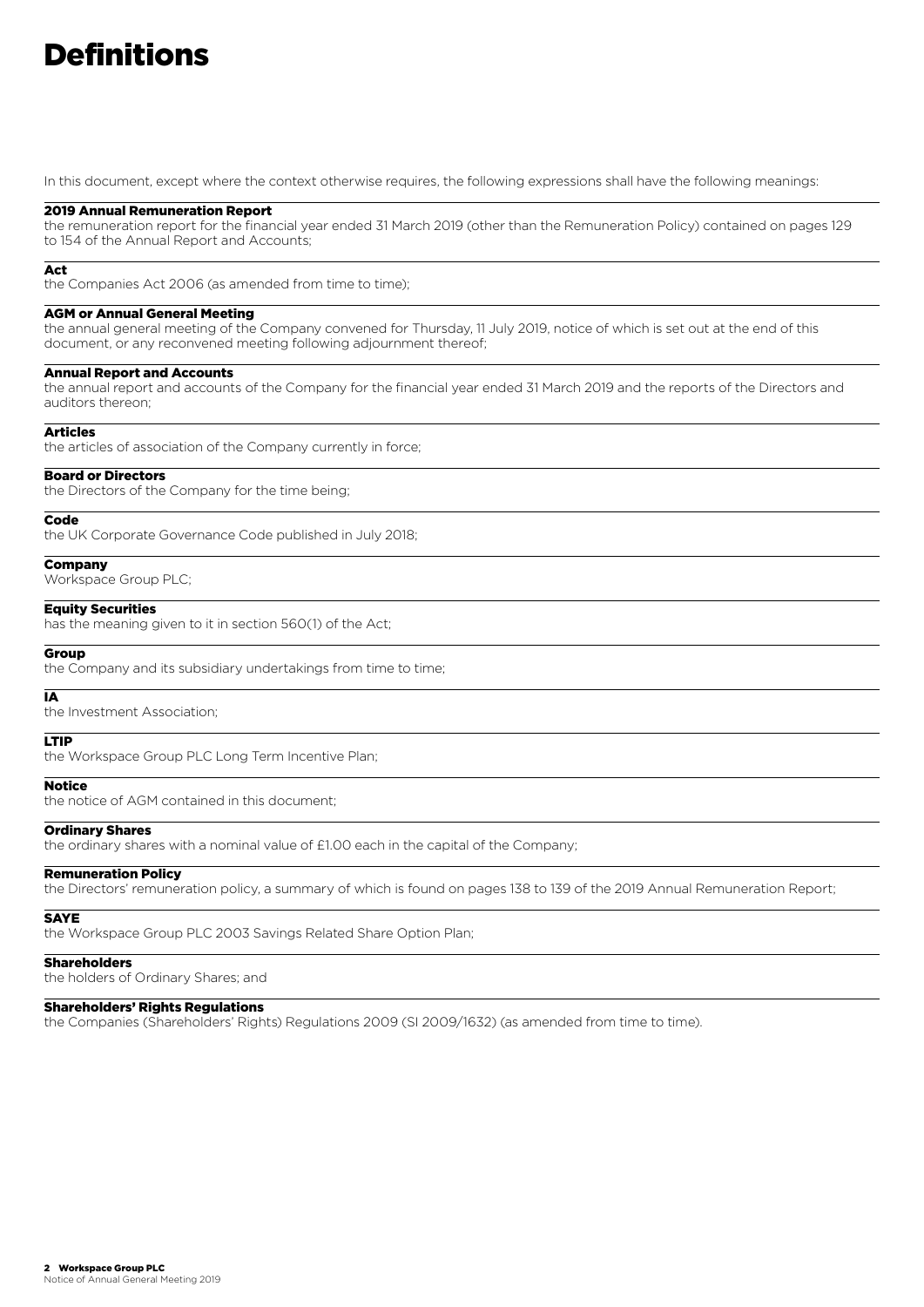

#### Directors:

#### Registered office:

Daniel Kitchen (Non-Executive Chairman) Graham Clemett (Interim Chief Executive Officer and Chief Financial Officer) Chris Girling (Non-Executive Director) Stephen Hubbard (Non-Executive Director) Maria Moloney (Non-Executive Director) Damon Russell (Non-Executive Director) Ishbel Macpherson (Non-Executive Director)

To Shareholders and, for information only, to share option holders

Dear Shareholder

#### Notice of Annual General Meeting and explanation of business

#### Introduction

I am pleased to invite you to the thirty-third annual general meeting of the Company, which will be held at the Company's business centre at 160 Fleet Street, London EC4A 2DQ on Thursday, 11 July 2019 commencing at 10.00 a.m.

The formal Notice convening the AGM is set out on pages 6 to 10 of this document and an explanation of each of the resolutions that the Directors will be proposing at the AGM is set out below.

If you cannot attend the AGM, but wish to vote on the AGM resolutions, please complete the form of proxy enclosed with this circular. To be valid, the form of proxy should be completed, signed and returned in accordance with the instructions printed thereon, as soon as possible, and in any event, to reach the Company's registrars, Computershare Investor Services PLC, no later than 10.00 a.m. on Tuesday, 9 July 2019.

#### Annual Report and Accounts (Resolution 1)

The business of the AGM will begin with a resolution to receive and adopt the Annual Report and Accounts. Shareholders will have the opportunity to put any questions on the Annual Report and Accounts to the Board before the resolution is proposed at the AGM.

#### Directors' Annual Remuneration Report (Resolution 2)

This year, we are asking Shareholders to vote on the Directors' Remuneration Report (other than the Remuneration Policy which does not need to be approved by Shareholders this year) on pages 129 to 154 of the Annual Report and Accounts. The vote is advisory and no Directors' remuneration is conditional on passing Resolution 2.

#### Declaration of final dividend (Resolution 3)

A final dividend of 22.26 pence per Ordinary Share, to be paid as a REIT Property Income Distribution, has been recommended by the Board for the year ended 31 March 2019 and, if approved by Shareholders, will be paid on 2 August 2019 to all Shareholders on the register at the close of business on 5 July 2019.

#### Election and re-election of Directors (Resolutions 4 to 10 inclusive)

The Articles require one-third of the current Directors to retire by rotation at every annual general meeting. However, the Company has adopted the requirements of the Code in relation to Directors' appointments and in particular the annual re-election of all Directors. Therefore, in accordance with the Code, all of the Directors will retire at the AGM and, being eligible, offer themselves for election or re-election.

Ms Ishbel Macpherson was appointed to the Board as a Non-Executive Director with effect from 23 January 2019. The Board is satisfied that Ms Macpherson is independent in accordance with the Code and that there are no circumstances which are likely to impair or could appear to impair her independence. The Nomination Committee of the Company has considered her commitments and has concluded that she has sufficient time to meet her Board responsibilities.

In relation to all the Directors' re-election, following formal performance evaluation, the Board has determined that their performance continues to be effective and they continue to demonstrate commitment to their roles as Directors, including commitment of the necessary time for Board and committee meetings and other duties. The Board is satisfied that each of the Non-Executive Directors offering themselves for re-election remains independent in accordance with the Code and that there are no circumstances which are likely to impair or could appear to impair their independence.

Biographical details of each of the Directors are set out on pages 96 to 102 of the Annual Report and Accounts.

#### Appointment and remuneration of auditors (Resolutions 11 and 12)

The Company is required at each general meeting at which accounts are presented to appoint auditors to hold office until the next such meeting. Accordingly, the Shareholders will be asked to re-appoint KPMG LLP as the Company's auditors until the conclusion of the next annual general meeting in 2020.

Resolution 12 is a routine resolution to authorise the Board, acting through the Audit Committee, to agree the remuneration of the auditors.

Canterbury Court Kennington Park 1-3 Brixton Road London SW9 6DE

10 June 2019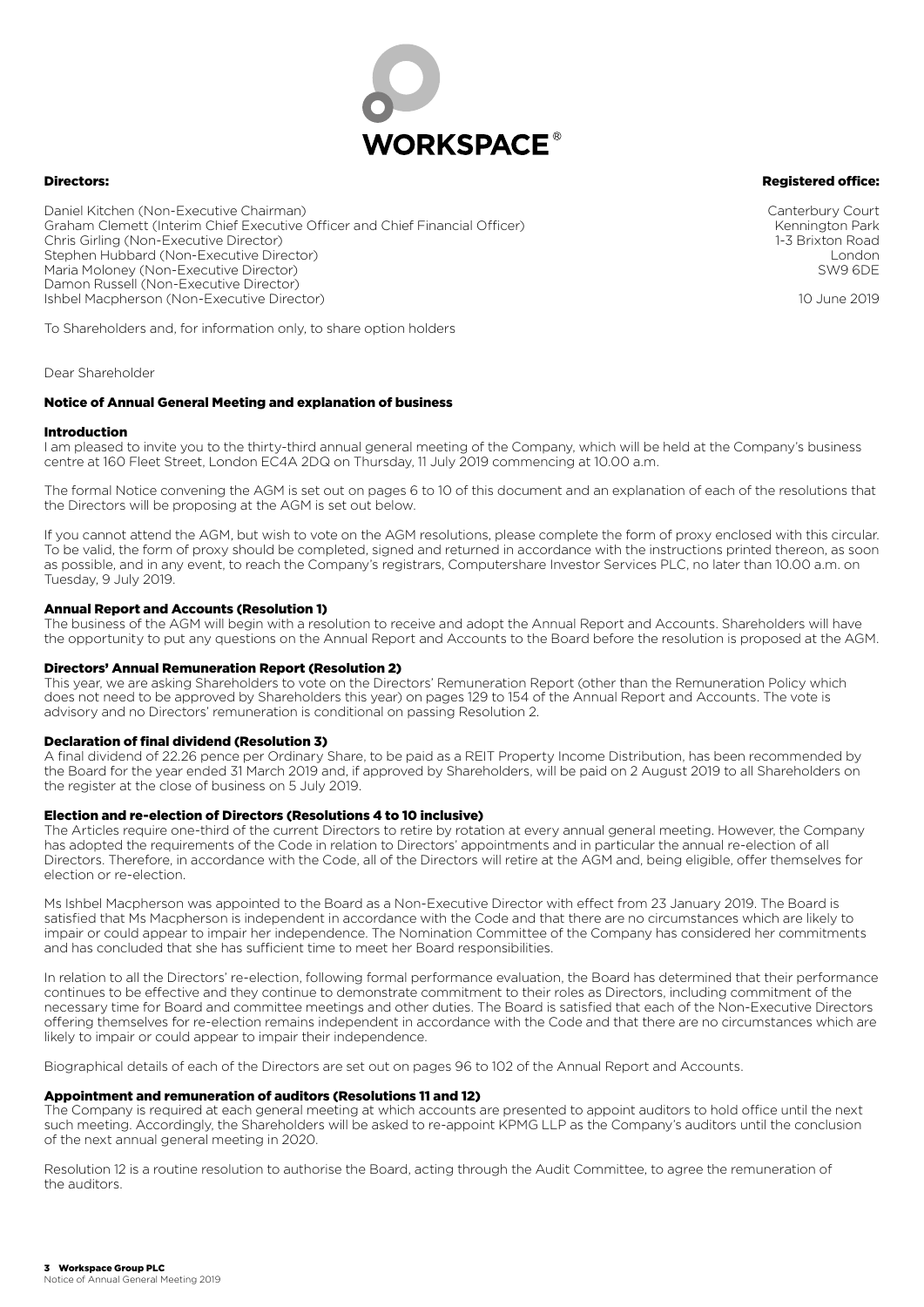#### Allotment of Equity Securities (Resolution 13)

The authority given to the Directors to allot further shares or to grant rights to subscribe for, or to convert securities into shares in the capital of the Company requires the prior authorisation of the Shareholders in general meeting under section 551 of the Act.

Upon the passing of Resolution 13 (pursuant to paragraph (a)(i) of Resolution 13), the Directors will have the necessary authority until the conclusion of the next annual general meeting of the Company in 2020 or, if earlier, 30 September 2020 to allot and/or grant rights to subscribe for, or convert securities into, Equity Securities, up to an aggregate nominal amount of £60,128,499 (which represents approximately one-third of the issued ordinary share capital of the Company as at 6 June 2019 (being the latest practicable date prior to publication of this document)).

In addition, in line with guidance issued by the IA on the expectations of institutional investors in relation to the authority of Directors to allot shares, upon the passing of Resolution 13 (pursuant to paragraph (a)(ii) of Resolution 13), the Directors will have authority, until the conclusion of the next annual general meeting of the Company in 2020 or, if earlier, 30 September 2020 to allot and/or grant rights to subscribe for, or convert securities into, Equity Securities in connection with a rights issue in favour of Shareholders up to an aggregate nominal amount equal to £120,256,998, as reduced by the aggregate nominal amount of any shares issued under paragraph (a)(i) of Resolution 13. This amount (before any reduction) represents approximately two-thirds of the issued ordinary share capital of the Company as at 6 June 2019 (being the latest practicable date prior to publication of this document).

In order to ensure that the maximum aggregate nominal amount of Equity Securities allotted and/or granted under Resolution 13 is never more than an amount equal to two-thirds of the issued ordinary share capital as at 6 June 2019, deductions will be made from paragraph (a)(i) or (a)(ii) to ensure that this remains the case, whether or not the Company issues shares under paragraph (a)(i) or paragraph (a)(ii) first. As at the date of this document, the Company holds no shares in treasury.

This limited authority will enable the Directors to issue shares when they believe it is in the interests of the Company to do so. It replaces the authority granted at the last annual general meeting of the Company in 2018, which will remain in force up until the conclusion of this year's AGM. While the Directors would always consider from time to time the best manner of financing the Group, the Directors have no present intention of issuing Ordinary Shares or other Equity Securities pursuant to Resolution 13, except in connection with the LTIP and/or SAYE.

The Directors will continue to seek to renew this authority at each annual general meeting in accordance with current best practice.

#### Authority to make political donations (Resolution 14)

Part 14 of the Act prohibits companies from making political donations exceeding £5,000 in aggregate in any 12 month period to (i) political parties, (ii) other political organisations and (iii) independent election candidates and from incurring political expenditure without shareholders' consent. However, as the definitions used in the Act are broad, it is possible that normal business activities, which might not be thought to be political expenditure in the usual sense, could be caught.

It remains the policy of the Company not to make political donations or incur political expenditure within the ordinary meaning of those words and the Board has no intention of using the authority for that purpose. The authority being sought in this Resolution 14 will not change that policy, but is being sought as a precaution to ensure that the Company's normal business activities are within the Act.

#### Disapplication of pre-emption rights (Resolution 15)

Resolution 15 is a special resolution and would, in very limited circumstances, give the Directors the power to allot Equity Securities and/or to sell any shares which the Company holds in treasury for cash without first offering them to the existing Shareholders in proportion to their existing shareholdings.

The power set out in Resolution 15 would be limited to allotments and/or sales: (i) in connection with pre-emptive offers and offers to holders of other Equity Securities if required by the rights of those shares, or as the Directors otherwise consider necessary; and (ii) in connection with the terms of any employees' share scheme for the time being operated by the Company.

The Directors intend to seek to renew such authority and power at successive annual general meetings.

The power under Resolution 15 will expire at the earlier of 30 September 2020 and the conclusion of the annual general meeting of the Company held in 2020.

#### Authority for purchase of own shares (Resolution 16)

Resolution 16 is a special resolution and authorises the Company to make market purchases (within the meaning of section 693 of the Act) on the London Stock Exchange of up to a maximum aggregate number of 18,038,549 Ordinary Shares (equivalent to approximately 10% of the current issued ordinary share capital of the Company (excluding any treasury shares) as at 6 June 2019 (being the latest practicable date prior to publication of this document)), at a minimum price per Ordinary Share of its nominal value and a maximum price of the higher of: (i) an amount equal to 105% of the average of the middle market quotations for an Ordinary Share as derived from the London Stock Exchange Daily Official List for the period of five business days immediately preceding the date on which the Ordinary Share is contracted to be purchased; and (ii) an amount equal to the higher of the price of the last independent trade of an Ordinary Share and the highest current independent purchase bid for an Ordinary Share at the time on the trading venue where the purchase is carried out. Resolution 16 should not be taken as an indication that the Company will purchase Ordinary Shares at any particular price or indeed at all. The Directors have no present intention of exercising the authority to make market purchases. However, the authority provides the flexibility to allow them to do so in the future, and the Directors would only consider making purchases if they believe that such purchases would result in an increase in earnings per share and are in the best interests of the Company and its Shareholders generally.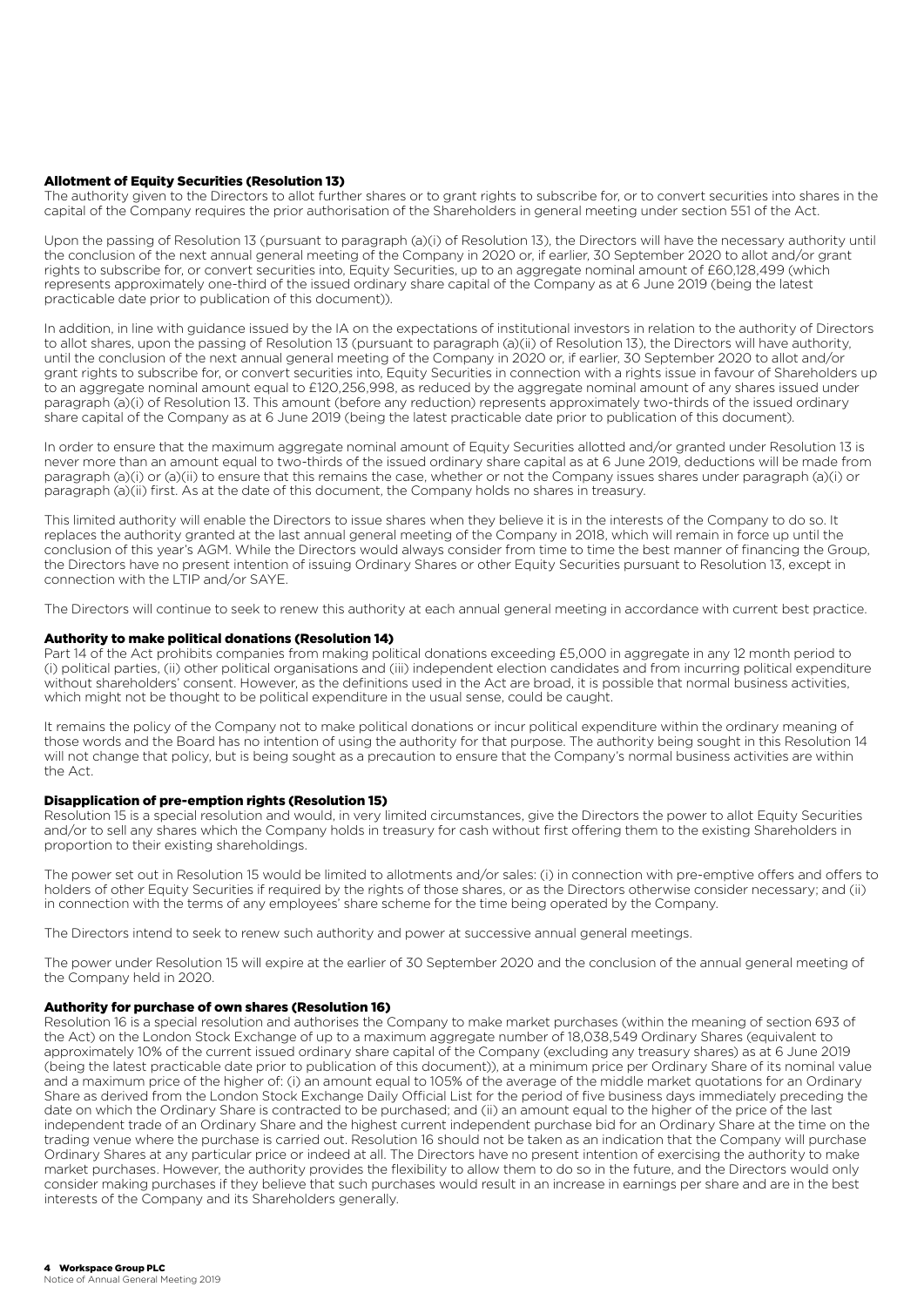The authority will expire at the earlier of 30 September 2020 and the conclusion of the annual general meeting of the Company held in 2020. The Directors intend to seek to renew such authority and power at successive annual general meetings.

Any Ordinary Shares purchased under the authority would either be cancelled, and the number of Ordinary Shares in issue would be reduced accordingly, or would be held in treasury. The Directors would consider holding as treasury shares any shares which the Company repurchases pursuant to the authority provided by this Resolution 16. To the extent that any shares repurchased by the Company are held in treasury, earnings per share will only be increased on a temporary basis until such time as the shares are sold or transferred out of treasury. Overall, the Directors believe that the ability of the Company to hold shares in treasury will provide the Company with greater flexibility in the management of its share capital.

The Company has options outstanding over 1,665,183 Ordinary Shares; the aggregate nominal amount of which represents approximately 0.9% of the Company's issued ordinary share capital as at 6 June 2019 (being the latest practicable date prior to publication of this document). If the Company bought back the maximum number of Ordinary Shares permitted pursuant to this Resolution 16, then the total number of options to subscribe for Ordinary Shares outstanding at 6 June 2019 would represent approximately 1.0% of the reduced issued ordinary share capital of the Company.

#### Authority to retain a notice period of fourteen clear days for general meetings (Resolution 17)

Resolution 17 is a special resolution to allow the Company to hold general meetings (other than annual general meetings) on 14 clear days' notice. Before the coming into force of the Shareholders' Rights Regulations on 3 August 2009, the Company was able to call general meetings (other than an annual general meeting) on 14 clear days' notice without obtaining Shareholder approval. Changes made to the Act by the Shareholders' Rights Regulations increased the notice period required for general meetings of the Company to 21 days unless Shareholders approve a shorter notice period (which cannot be less than 14 clear days). Annual general meetings will continue to be held on at least 21 clear days' notice.

Accordingly, in order to preserve the Company's ability to call general meetings (other than an annual general meeting) on 14 clear days' notice, Resolution 17 seeks such approval from Shareholders. The flexibility offered by this Resolution 17 will be used where, taking into account the circumstances, the Directors consider this appropriate in relation to the business to be considered at the general meeting. If granted, the approval will be effective until the Company's next annual general meeting in 2020, when it is intended that a similar resolution will be proposed.

Whether or not you intend to be present at the AGM you are requested to complete and sign the enclosed form of proxy and return it as soon as possible to the Company's registrars, Computershare Investor Services PLC, The Pavilions, Bridgwater Road, Bristol BS99 6ZY. Members may also register the appointment of a proxy electronically by accessing the website www.investorcentre.co.uk/ eproxy, which is operated by Computershare Investor Services PLC. In either case, the proxy appointment must be received by Computershare Investor Services PLC no later than 10.00 a.m. on 9 July 2019 or, in the event of an adjournment, not less than 48 hours (excluding non-working days) before the time fixed for the adjourned meeting.

Alternatively, CREST members who wish to appoint a proxy or proxies through the CREST electronic proxy appointment service may do so by using the procedures described in the CREST Manual. CREST messages must be received by the issuer's agent not later than 10.00 a.m. on Tuesday, 9 July 2019 or, in the event of an adjournment, not less than 48 hours (excluding non-working days) before the time fixed for the adjourned meeting. Completion and return of a form of proxy will not preclude Shareholders from attending and voting at the AGM should they choose to do so.

#### Recommendation

The Board considers that the resolutions to be proposed at the AGM are in the best interests of the Company and the Shareholders as a whole, and the Board unanimously recommends that you vote in favour of the proposed resolutions. The Directors intend to vote in favour of the resolutions in respect of their own beneficial shareholdings in the Company.

Yours sincerely

Daniel Kitchen Chairman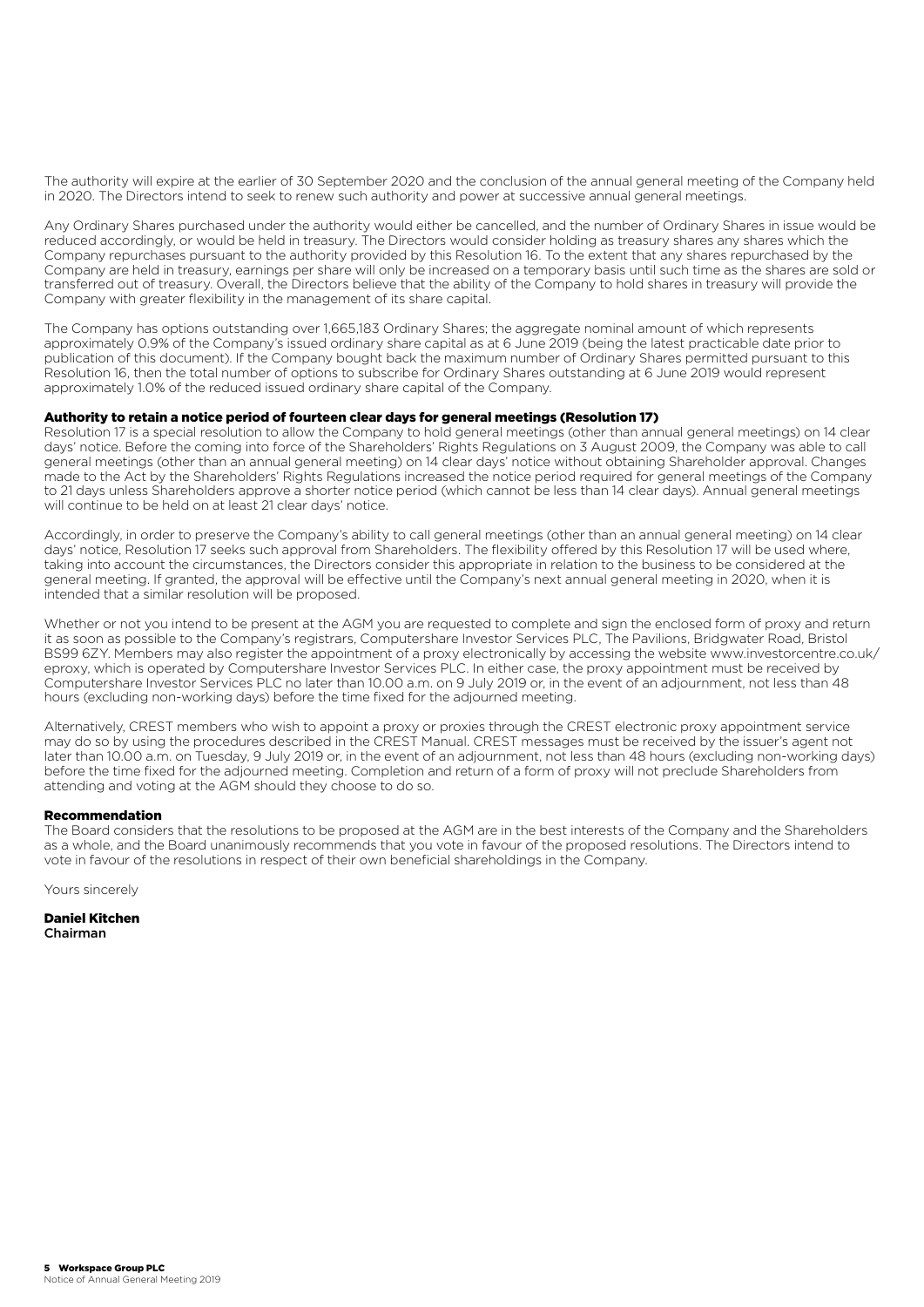### Workspace Group PLC

(Incorporated and registered in England and Wales under number 2041612)

#### Notice of Annual General Meeting

NOTICE IS HEREBY GIVEN that the thirty-third annual general meeting of the Company will be held at our business centre at 160 Fleet Street, London EC4A 2DQ at 10.00 a.m. on Thursday, 11 July 2019 to consider and, if thought fit, to pass the following resolutions, of which numbers 1 to 14 will be proposed as ordinary resolutions (which must each receive more than 50% of the votes cast in favour to be passed) and numbers 15 to 17 will be proposed as special resolutions (which must each receive 75% or more of the votes cast in favour to be passed):

To consider and, if thought fit, pass each of the following Resolutions 1 to 14 (inclusive) as ordinary resolutions:

- 1. To receive and adopt the Annual Report and Accounts.
- 2. To approve the 2019 Annual Remuneration Report (other than the part containing the Company's Remuneration Policy) set out on pages 129 to 154 of the Annual Report and Accounts.
- 3. To declare a final dividend of 22.26 pence per Ordinary Share in respect of the financial year ended 31 March 2019 to be paid on 2 August 2019 to all Shareholders on the register at the close of business on 5 July 2019.
- 4. To re-elect Mr Daniel Kitchen as a Director.
- 5. To re-elect Mr Graham Clemett as a Director.
- 6. To re-elect Dr Maria Moloney as a Director.
- 7. To re-elect Mr Chris Girling as a Director.
- 8. To re-elect Mr Damon Russell as a Director.
- 9. To re-elect Mr Stephen Hubbard as a Director.
- 10. To elect Ms Ishbel Macpherson as a Director.
- 11. To re-appoint KPMG LLP as auditors of the Company to hold office from the conclusion of this meeting until the conclusion of the next general meeting at which the accounts are laid before the Shareholders.

#### 12. To authorise the Board, acting through the Audit Committee, to determine the remuneration of the auditors.

#### 13. THAT:

- (a) in substitution for all subsisting authorities to the extent unused, the Directors be generally and unconditionally authorised, in accordance with section 551 of the Act, to exercise all the powers of the Company to allot and/or grant rights or subscribe for, or to convert any security into, shares in the Company:
	- (i) up to an aggregate nominal amount of £60,128,499 (such amount to be reduced by the nominal amount of any shares previously allotted and/or granted under paragraph (a)(ii) below in excess of such sum); and
	- (ii) comprising Equity Securities up to an aggregate nominal amount of £120,256,998 (such amount to be reduced by any allotments and/or grants previously made under paragraph (a)(i) above) in connection with an offer by way of a rights issue:
		- (A) to Shareholders in proportion (as nearly as may be practicable) to their existing holdings; and
		- (B) to holders of other Equity Securities as required by the rights of those securities, or as the Board otherwise considers necessary,

 and so that the Directors may, in either case, impose any limits or restrictions and make any arrangements which it considers necessary or appropriate to deal with treasury shares, fractional entitlements, record dates, or with legal, regulatory or practical problems in, or under the laws of, any territory or the requirements of any regulatory body or stock exchange or any other matter.

 The authorities conferred on the Directors under paragraphs (i) and (ii) of this Resolution 13 shall expire at the conclusion of the next annual general meeting of the Company in 2020 or, if earlier, 30 September 2020, save that under each authority the Company may, before such expiry, make offers and enter into agreements which would, or might, require shares to be allotted or rights to subscribe for, or convert securities into, shares to be granted after such expiry and the Directors may allot shares or grant rights to subscribe for, or convert securities into, shares under any such offer or agreement as if the relevant authority had not expired; and

(b) words and expressions defined in or for the purposes of Part 17 of the Act shall bear the same meanings in this Resolution 13.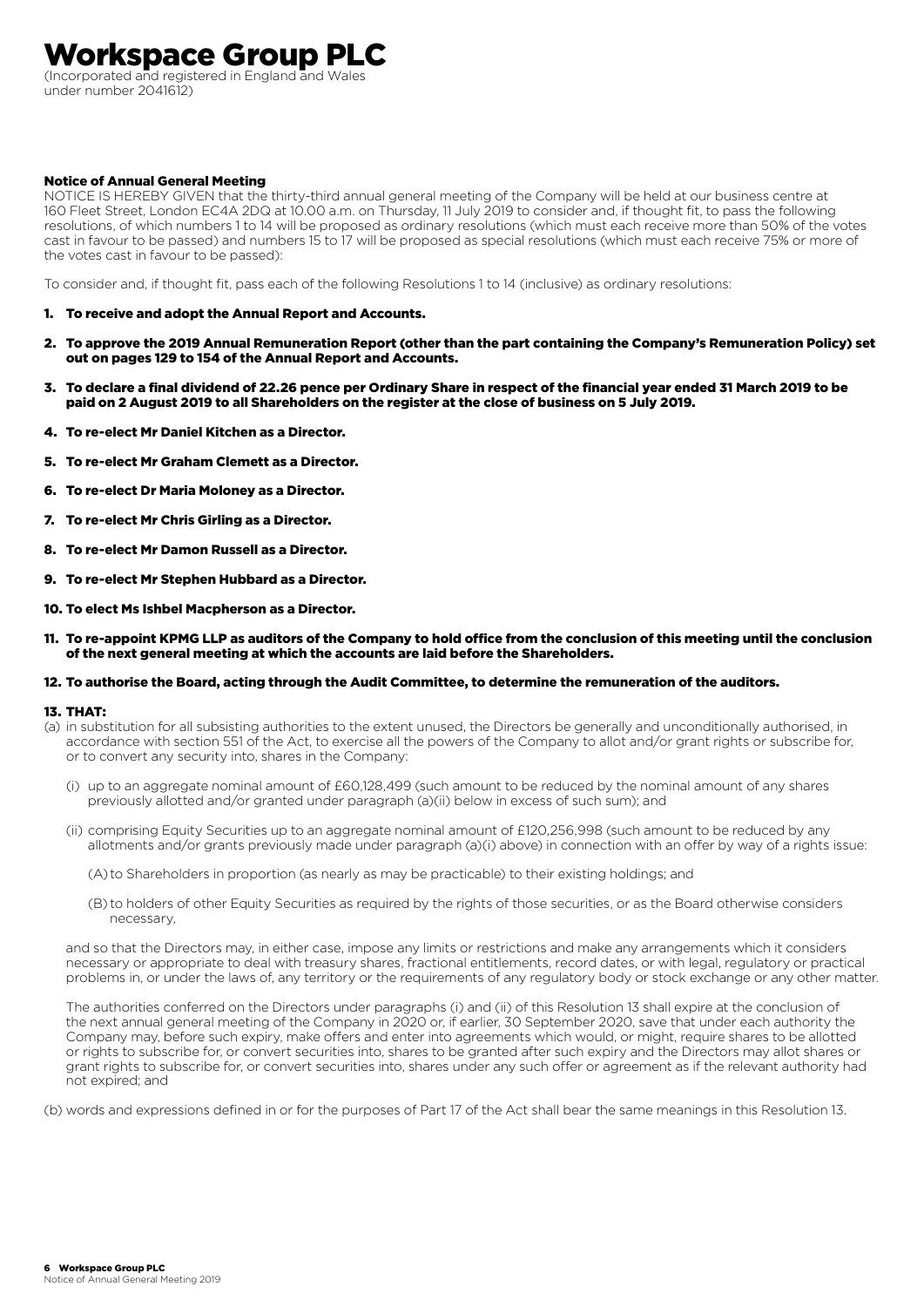#### 14.

THAT in accordance with Sections 366 and 367 of the Act, the Company and all companies that are its subsidiaries at any time during the period for which this resolution is effective are authorised to:

(a) make political donations to political parties and/or independent election candidates;

(b) make political donations to political organisations other than political parties; and

(c) incur political expenditure,

(as such terms are defined in Sections 363 to 365 of the Act) provided that the aggregate amount of any such donations and expenditure shall not exceed £20,000 during the period of one year beginning with the date of the passing of this Resolution 14.

To consider and, if thought fit, to pass each of the following Resolutions 15 to 17 (inclusive) as special resolutions:

#### 15.

**THAT** in substitution for all subsisting authorities to the extent unused and subject to the passing of Resolution 13, the Directors be authorised to allot Equity Securities for cash under the authority given by that resolution and/or to sell shares which are held by the Company in treasury for cash as if section 561(1) of the Act did not apply to any such allotment or sale, such authority to be limited to the allotment of Equity Securities and/or sale of treasury shares in connection with:

(a) an offer of, or invitation to apply for, Equity Securities:

- (i) to holders of Ordinary Shares in proportion (as nearly as may be practicable) to their existing holdings; and
- (ii) to holders of other Equity Securities, as required by the rights of those securities or as the Directors otherwise consider necessary,

 but so that the Directors may impose any limits or restrictions and make any arrangements which they consider necessary or appropriate to deal with treasury shares, fractional entitlements, record dates, legal, regulatory or practical problems in, or under the laws of, any territory or any other matter whatsoever; and

(b) the terms of any employees' share scheme for the time being operated by the Company (and any shares acquired or held by the Company in treasury may be transferred in satisfaction of the exercise of options under such scheme),

such authority to expire at the conclusion of the next annual general meeting of the Company in 2020 or, if earlier, 30 September 2020, save that the Directors may, before the expiry of such period, make offers or agreements which would, or might, require Equity Securities to be allotted and/or treasury shares sold after the authority expires and the Directors may allot Equity Securities and/or sell treasury shares pursuant to any such offer or agreement as if the authority had not expired.

Words and expressions defined in or for the purposes of Part 17 of the Act shall bear the same meanings in this Resolution 15.

#### 16.

THAT the Company be and is hereby generally and unconditionally authorised, pursuant to and in accordance with section 701 of the Act, to make market purchases (within the meaning of section 693(4) of the Act) of Ordinary Shares on such terms and in such manner as the Directors may from time to time determine, provided that:

- (a) the maximum aggregate number of Ordinary Shares hereby authorised to be purchased shall be 18,038,549;
- (b) the minimum price (exclusive of expenses) which may be paid for an Ordinary Share is its nominal value;
- (c) the maximum price (exclusive of expenses) which may be paid for an Ordinary Share is the higher of:
	- (i) an amount equal to 105% of the average of the middle market quotations for an Ordinary Share (as derived from the London Stock Exchange Daily Official List) for the five business days immediately preceding the date on which the Ordinary Share is contracted to be purchased; and
	- (ii) an amount equal to the higher of the price of the last independent trade of an Ordinary Share and the highest current independent purchase bid for an Ordinary Share at the time on the trading venue where the purchase is carried out;
- (d) the authority hereby conferred shall expire at the conclusion of the next annual general meeting of the Company in 2020 or, if earlier, 30 September 2020, unless such authority is varied, revoked or renewed prior to such time by the Company in a general meeting by a special resolution; and
- (e) the Company may enter into a contract to purchase Ordinary Shares under the authority hereby conferred prior to the expiry of such authority which would, or might, be completed or executed wholly or partly after the expiration of such authority, and the Company may purchase Ordinary Shares in pursuance of any such contract as if the authority conferred hereby had not expired.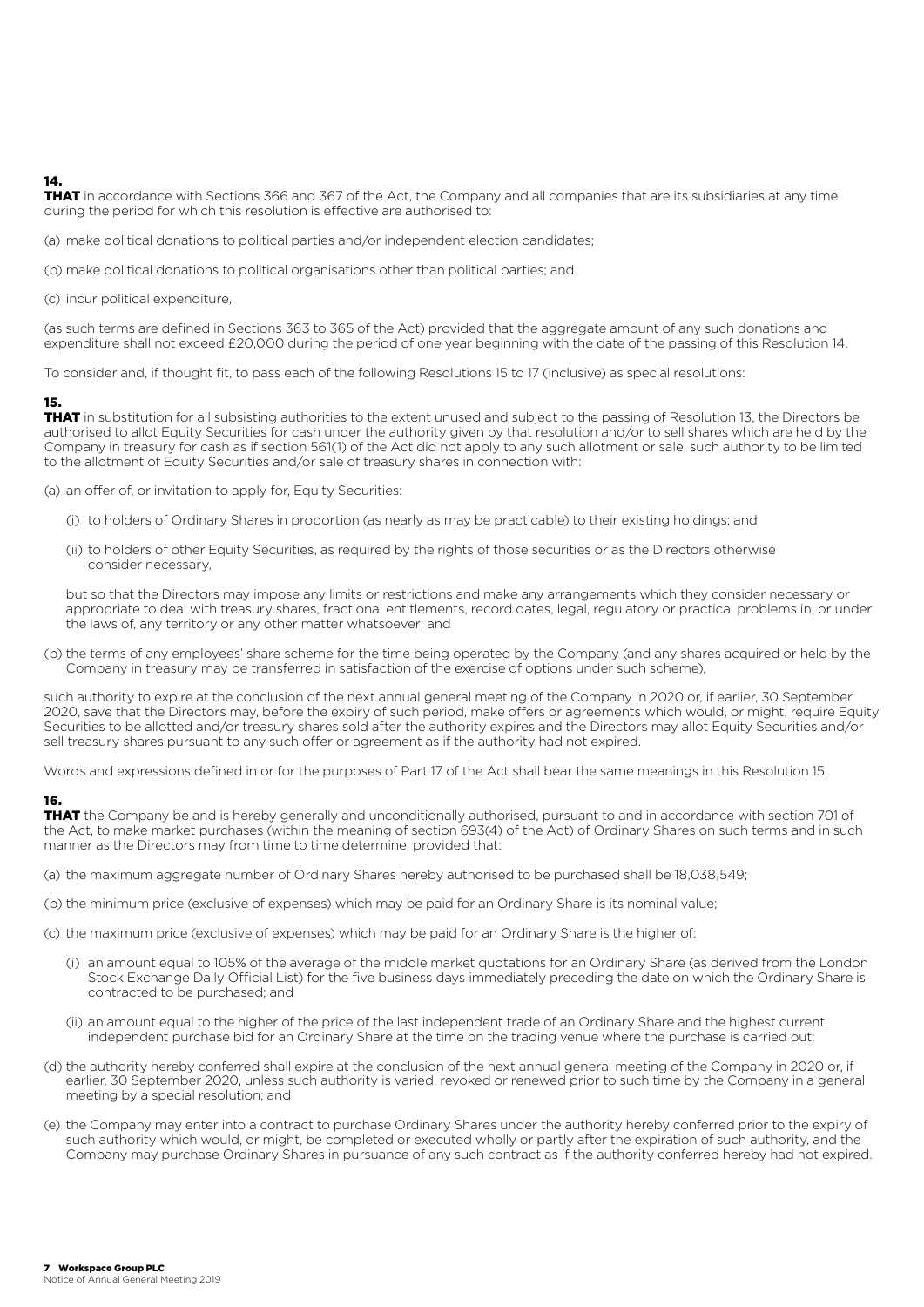#### 17.

THAT a general meeting other than an annual general meeting of the Company may be called on not less than 14 clear days' notice.

By order of the Board

#### Carmelina Carfora

Company Secretary Dated: 10 June 2019

Registered Office: Canterbury Court Kennington Park 1-3 Brixton Road London SW9 6DE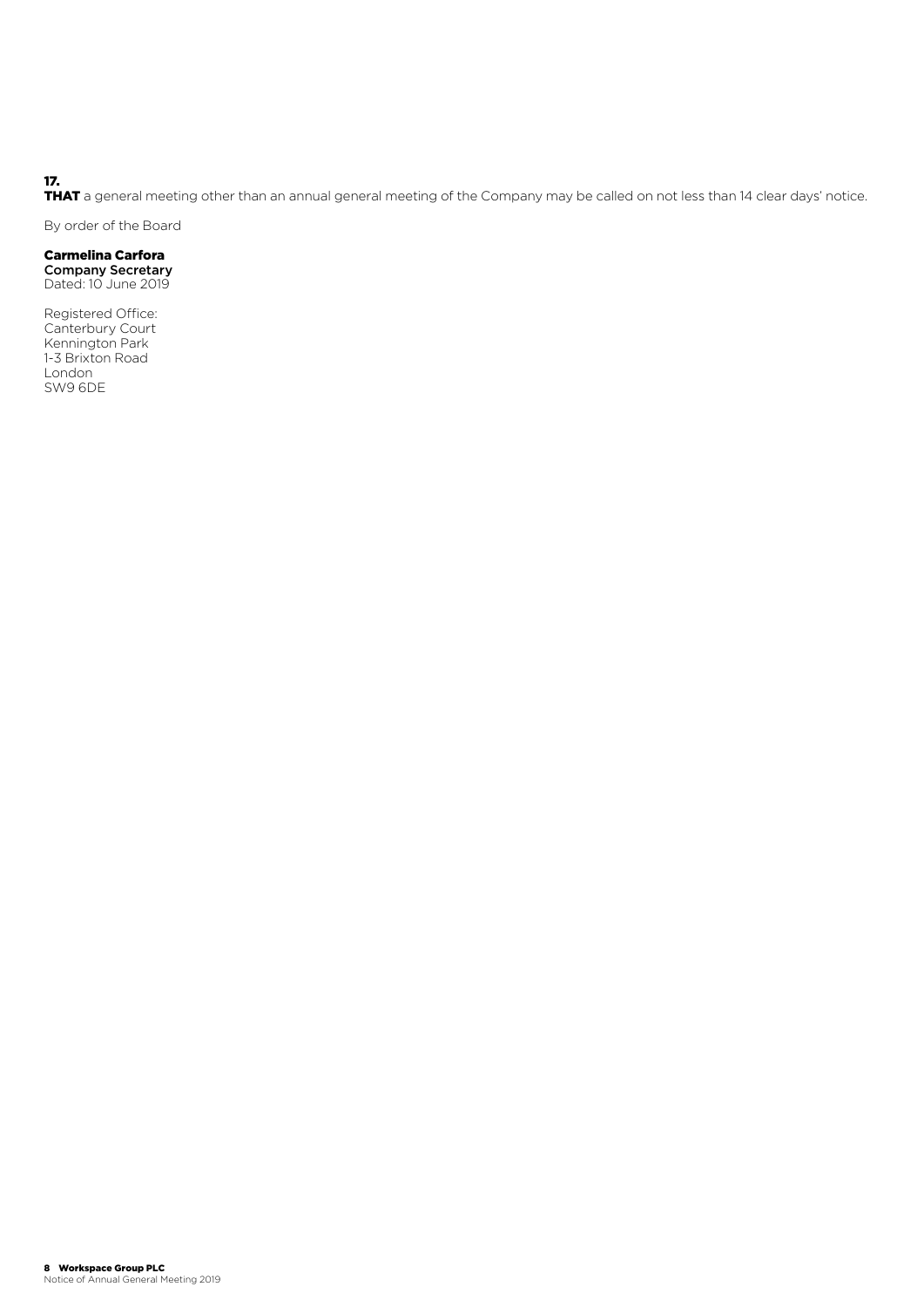### Notes

- 1. Pursuant to Regulation 41 of the Uncertificated Securities Regulations 2001 (as amended), only those Shareholders entered in the register of members of the Company at the close of business on the day which is two business days (excluding non-working days) before the day of the AGM (or, in the event of any adjournment, on the day which is two business days (excluding nonworking days) before the day of the adjourned meeting) shall be entitled to attend and vote at the AGM in respect of the number of Ordinary Shares registered in their name at that time. Changes to entries on the register of members after that time shall be disregarded in determining the rights of any person to attend or vote at the AGM.
- 2. Any member wishing to vote at the AGM without attending in person must appoint a proxy to do so. A member is entitled to appoint one or more proxies to exercise all or any of the member's rights to attend, speak and vote at the AGM. A form of proxy accompanies this Notice. Completion and return of such form of proxy will not preclude a member from attending the AGM and voting in person. A proxy need not be a member of the Company but must attend the meeting in order to represent a member and for that member's vote to be counted. If a member appoints more than one proxy to attend the AGM, each proxy must be appointed to exercise the rights attached to a different Ordinary Share or Ordinary Shares held by the member. If a member wishes to appoint more than one proxy and so requires additional forms of proxy, the member should contact the Company's registrars or photocopy the form of proxy provided with this Notice indicating on each copy the name of the proxy you wish to appoint and the Ordinary Shares in the Company in respect of which the proxy is appointed (which, in aggregate, should not exceed the number of Ordinary Shares held by the member). The member should also indicate if the proxy instruction is one of multiple instructions being given. All forms of proxy should be returned together in the same envelope. Where you wish to appoint more than one proxy, failure to specify the number of Ordinary Shares in respect of which each proxy is appointed or specifying more Ordinary Shares than you hold will result in the proxy appointments being invalid.
- 3. To be valid, a form of proxy for use at the AGM and the power of attorney or other authority (if any) under which it is signed, or a copy of such authority notarially certified must be signed or sealed (as appropriate), dated and lodged with the Company's registrars, Computershare Investor Services PLC, The Pavilions, Bridgwater Road, Bristol BS99 6ZY, no later than 48 hours (excluding non-working days) before the time fixed for the AGM or the adjourned meeting (i.e. Tuesday, 9 July 2019 at 10.00 a.m. unless adjourned).
- 4. The form of proxy must be in writing and (i) if in writing but not electronic form, executed by a Shareholder or his or her duly authorised attorney in writing, or if the appointor is a corporation, under its common seal or under the hand of an officer or attorney or other person duly authorised on its behalf, or (ii) if in writing in electronic form, submitted by or on behalf of the appointor and authenticated.
- 5. In the case of joint holders, where more than one of the joint holders purports to appoint a proxy, only the appointment submitted by the most senior holder will be accepted. Seniority is determined by the order in which the names of the joint holders appear in the Company's register in respect of the joint holding (the first named being deemed the most senior).
- 6. The right to appoint a proxy does not apply to persons whose shares are held on their behalf by another person and who have been nominated to receive communications from the Company in accordance with section 146 of the Act (a 'Nominated Person'). A Nominated Person may have a right under an agreement with the registered Shareholder who holds the shares on their behalf to be appointed (or to have someone else appointed) as a proxy. Alternatively, if a Nominated Person does not have such a right, or does not wish to exercise it, he/she may have a right under such an agreement to give instructions to the person holding the shares as to the exercise of voting rights. Nominated Persons are reminded that their main point of contact in terms of their investment in the Company remains the member who nominated the Nominated Person to enjoy information rights (or, perhaps the custodian or broker who administers the investment on their behalf). Nominated Persons should continue to contact that member, custodian or broker (and not the Company) regarding any changes or queries relating to the Nominated Person's personal details and interest in the Company (including any administrative matter). The only exception to this is where the Company expressly requests a response from a Nominated Person.
- 7. CREST members who wish to appoint a proxy or proxies through the CREST electronic proxy appointment service may do so for the purposes of the AGM and any adjournment(s) thereof by using the procedures described in the CREST Manual (available via www.euroclear.com/CREST). CREST personal members or other CREST sponsored members, and those CREST members who have appointed a voting service provider(s), should refer to their CREST sponsor or voting service provider(s), who will be able to take the appropriate action on their behalf.
- 8. In order for a proxy appointment or instruction made using the CREST service to be valid, the appropriate CREST message (a 'CREST Proxy Instruction') must be properly authenticated in accordance with Euroclear UK & Ireland Limited's specifications, and must contain the information required for such instruction, as described in the CREST Manual (available via www.euroclear. com/CREST). In order to be valid and/or to appoint one or more proxies or to give an instruction to a proxy (whether previously appointed or otherwise) via the CREST system, CREST messages must be received by the Company's agent (ID number 3RA50) not later than 48 hours (excluding non-working days) before the time appointed for holding the meeting (i.e. Tuesday, 9 July 2019 at 10.00 a.m. unless adjourned). For this purpose, the time receipt will be taken to be the time (as determined by the timestamp generated by the CREST Applications Host) from which the Company's agent is able to retrieve the message by enquiry to CREST in the manner prescribed by CREST. After this time any change of instructions to proxies appointed through CREST should be communicated to the appointee through other means. The Company may treat as invalid a proxy appointment sent by CREST in the circumstances set out in regulation 35(5)(a) of the Uncertificated Securities Regulations 2001 (as amended).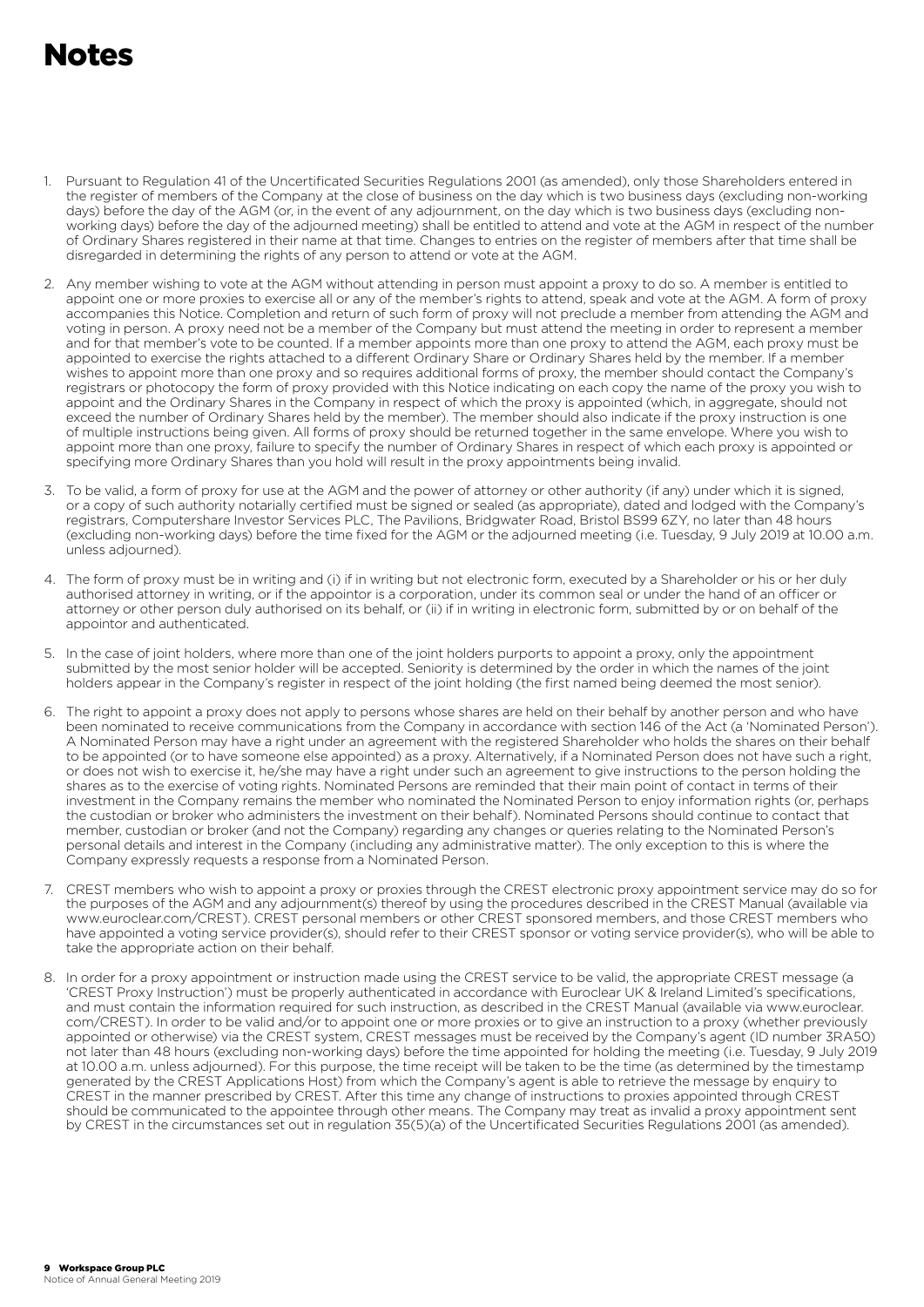- 9. CREST members and, where applicable, their CREST sponsors, or voting service providers should note that Euroclear UK & Ireland Limited does not make available special procedures in CREST for any particular message. Normal system timings and limitations will, therefore, apply in relation to the input of CREST Proxy Instructions. It is the responsibility of the CREST member concerned to take (or, if the CREST member is a CREST personal member, or sponsored member, or has appointed a voting service provider, to procure that his CREST sponsor or voting service provider(s) take(s)) such action as shall be necessary to ensure that a message is transmitted by means of the CREST system by any particular time. In this connection, CREST members and, where applicable, their CREST sponsors or voting system providers are referred, in particular, to those sections of the CREST Manual concerning practical limitations of the CREST system and timings (available via www.euroclear.com/CREST).
- 10. Alternatively, members may register the appointment of a proxy for the AGM electronically, by accessing the website: www. investorcentre.co.uk/eproxy, using the Control Number, PIN and Shareholder Reference Number set out on their proxy card, where full details of the procedure are given. This website is operated by Computershare Investor Services PLC. The proxy appointment and any power of attorney or other authority under which the proxy appointment is made must be received by Computershare Investor Services PLC not less than 48 hours (excluding non-working days) before the time for holding the AGM or adjourned meeting or (in the case of a poll taken otherwise than at or on the same day as the meeting or adjourned meeting) for the taking of the poll at which it is to be used. The use of the internet service in connection with the AGM is governed by Computershare Investor Services PLC's conditions of use set out on the website, www.investorcentre.co.uk/eproxy and may be read by logging on to that site.
- 11. Any corporation which is a member can appoint one or more corporate representatives who may exercise on its behalf all of its powers as a member provided that, if it is appointing more than one corporate representative, it does not do so in relation to the same shares.
- 12. Voting on all resolutions will be conducted by a poll rather than on a show of hands as the Board considers that a poll is a more transparent method of voting as Shareholders' votes are to be counted according to the number of shares held.
- 13. As at 6 June 2019, being the latest practicable date prior to publication of this Notice, the Company had 180,385,498 Ordinary Shares in issue with a total of 180,385,498 voting rights.
- 14. The Executive Directors' service contracts, Non-Executive Directors' letters of appointment, and a copy of the current articles of association of the Company are available for inspection at the Company's registered office during normal business hours on any weekday (Saturdays, Sundays and bank holidays excluded) and will be available for inspection at the place of the AGM from 15 minutes prior to the commencement of the AGM until the conclusion of the AGM.
- 15. Under section 527 of the Act, members meeting the threshold requirements set out in that section have the right to require the Company to publish on a website a statement setting out any matter relating to:
	- (a) the audit of the Company's accounts (including the auditor's report and the conduct of the audit) that are to be laid before the AGM; or
	- (b) any circumstance connected with an auditor of the Company ceasing to hold office since the previous meeting at which annual accounts and reports were laid in accordance with section 437 of the Act.

 The Company may not require the members requesting any such website publication to pay its expenses in complying with sections 527 or 528 of the Act. Where the Company is required to place a statement on a website under section 527 of the Act, it must forward the statement to the Company's auditor not later than the time when it makes the statement available on the website. The business which may be dealt with at the AGM includes any statement that the Company has been required under section 527 of the Act to publish on a website.

- 16. Any member attending the AGM has the right to ask questions. The Company must cause to be answered any such question relating to the business being dealt with at the AGM but no such answer need be given if:
	- (a) to do so would interfere unduly with the preparation for the meeting or would involve the disclosure of confidential information;
	- (b) the answer has already been given on a website in the form of an answer to a question; or
	- (c) it is undesirable in the interests of the Company or the good order of the meeting that the question be answered.
- 17. The Company may process the personal data of attendees at the AGM. This may include photos, recordings and audio and video links, as well as other forms of personal data. The Company shall process any such personal data in accordance with its privacy policy, which can be accessed at: www.workspace.co.uk/site-information/privacy-policy.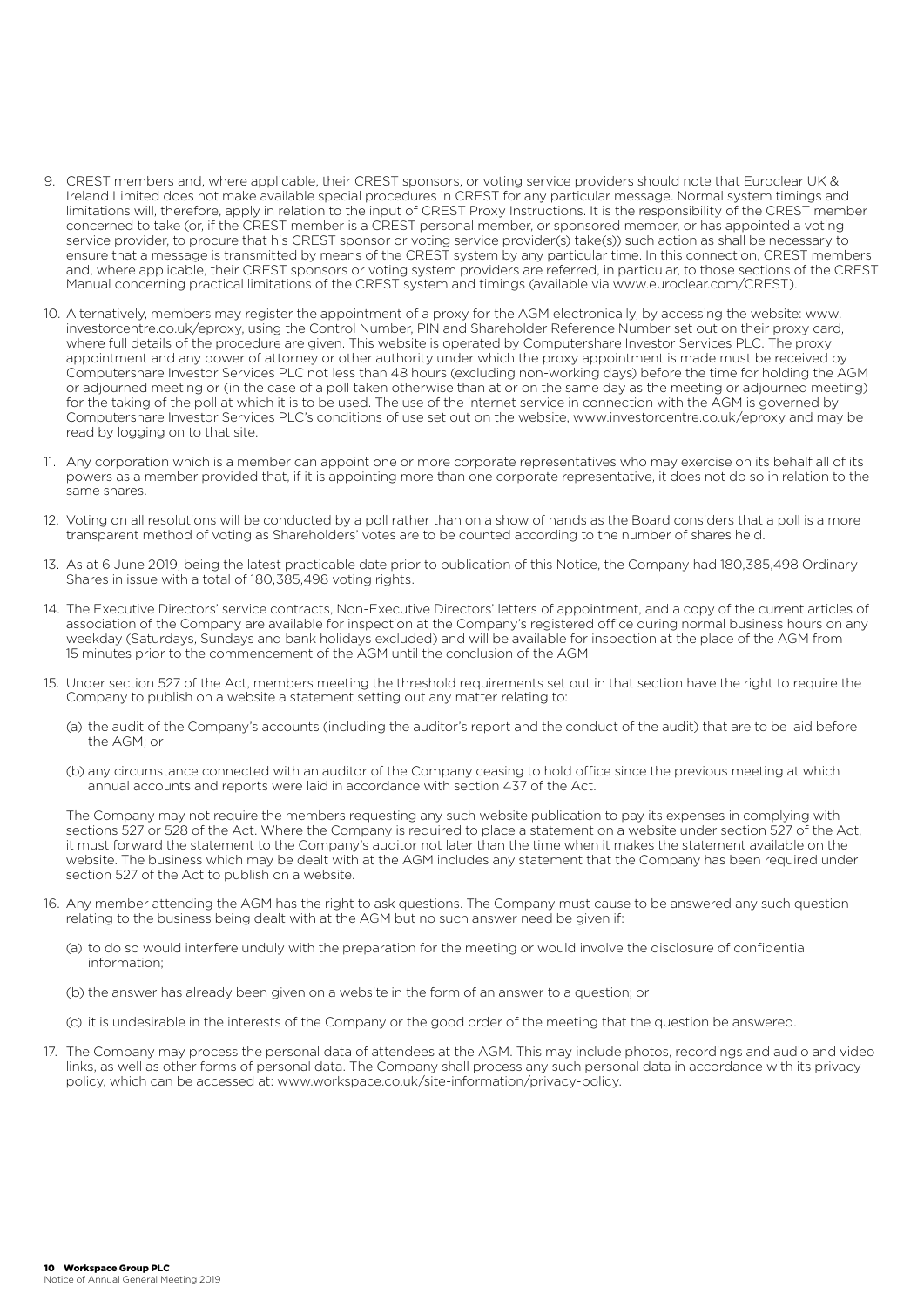- 18. This Notice, together with information about the total numbers of shares in the Company in respect of which members are entitled to exercise voting rights at the AGM as at 6 June 2019, being the latest practicable date prior to publication of this Notice and, if applicable, any members' statements, members' resolutions or members' matters of business received by the Company after the date of this Notice and other information required by section 311A of the Act, will be available on the Company's website www.workspace.co.uk.
- 19. Any electronic address provided either in this Notice or in any related documents (including the form of proxy) may not be used to communicate with the Company for any purposes other than those expressly stated.

#### Workspace Group PLC

Canterbury Court Kennington Park 1-3 Brixton Road London SW9 6DE

- T +44 (0) 207 138 3300
- F +44 (0) 207 247 0157
- W www.workspace.co.uk
- E investor.relations@workspace.co.uk